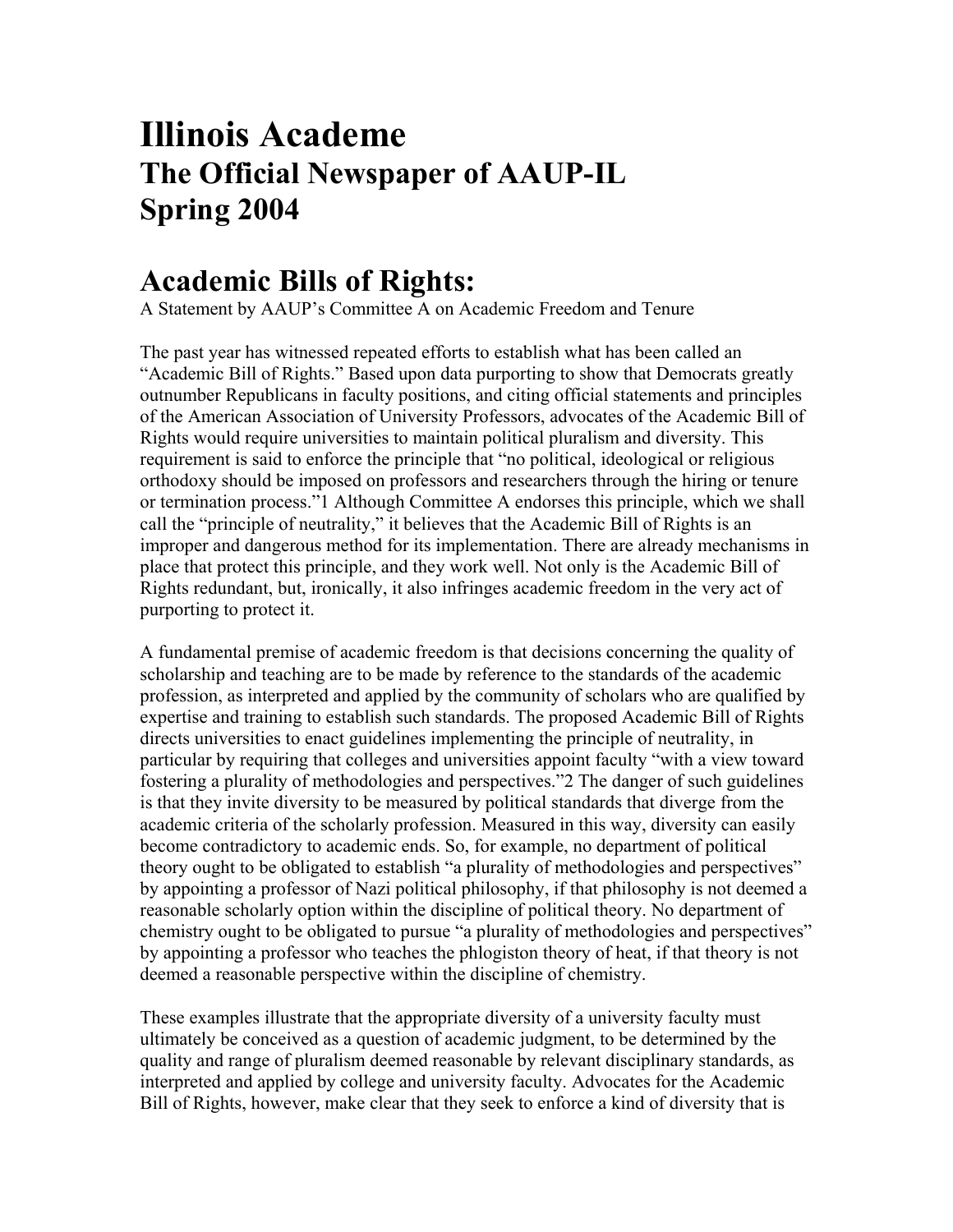instead determined by essentially political categories, like the number of Republicans or Democrats on a faculty, or the number of conservatives or liberals. Because there is in fact little correlation between these political categories and disciplinary standing, the assessment of faculty by such explicitly political criteria, whether used by faculty, university administration, or the state, would profoundly corrupt the academic integrity of universities. Indeed, it would violate the neutrality principle itself. For this reason, recent efforts to enact the Academic Bill of Rights pose a grave threat to fundamental principles of academic freedom.

The Academic Bill of Rights also seeks to enforce the principle that "faculty members will not use their courses or their position for the purpose of political, ideological, religious, or antireligious indoctrination."3 Although Committee A endorses this principle, which we shall call the nonindoctrination principle, the Academic Bill of Rights is an inappropriate and dangerous means for its implementation. This is because the bill seeks to distinguish indoctrination from appropriate pedagogy by applying principles other than relevant scholarly standards, as interpreted and applied by the academic profession.

If a professor of constitutional law reads the examination of a student who contends that terrorist violence should be protected by the First Amendment because of its symbolic message, the determination of whether the examination should receive a high or a low grade must be made by reference to the scholarly standards of the law. The application of these standards properly distinguishes indoctrination from competent pedagogy. Similarly, if a professor of American literature reads the examination of a student that proposes a singular interpretation of Moby Dick, the determination of whether the examination should receive a high or a low grade must be made by reference to the scholarly standards of literary criticism. The student has no "right" to be rewarded for an opinion of Moby Dick that is independent of these scholarly standards. If students possessed such rights, all knowledge would be reduced to opinion, and education would be rendered superfluous.

The Academic Bill of Rights seeks to transfer responsibility for the evaluation of student competence to college and university administrators or to the courts, apparently on the premise that faculty ought to be stripped of the authority to make such evaluative judgments. The bill justifies this premise by reference to "the uncertainty and unsettled character of all human knowledge."4 This premise, however, is antithetical to the basic scholarly enterprise of the university, which is to establish and transmit knowledge. Although academic freedom rests on the principle that knowledge is mutable and open to revision, an Academic Bill of Rights that reduces all knowledge to uncertain and unsettled opinion, and which proclaims that all opinions are equally valid, negates an essential function of university education.

Some versions of the Academic Bill of Rights imply that faculty ought not to be trusted to exercise the pedagogical authority required to make evaluative judgments. A bill proposing an Academic Bill of Rights recently under discussion in Colorado, for example, provides: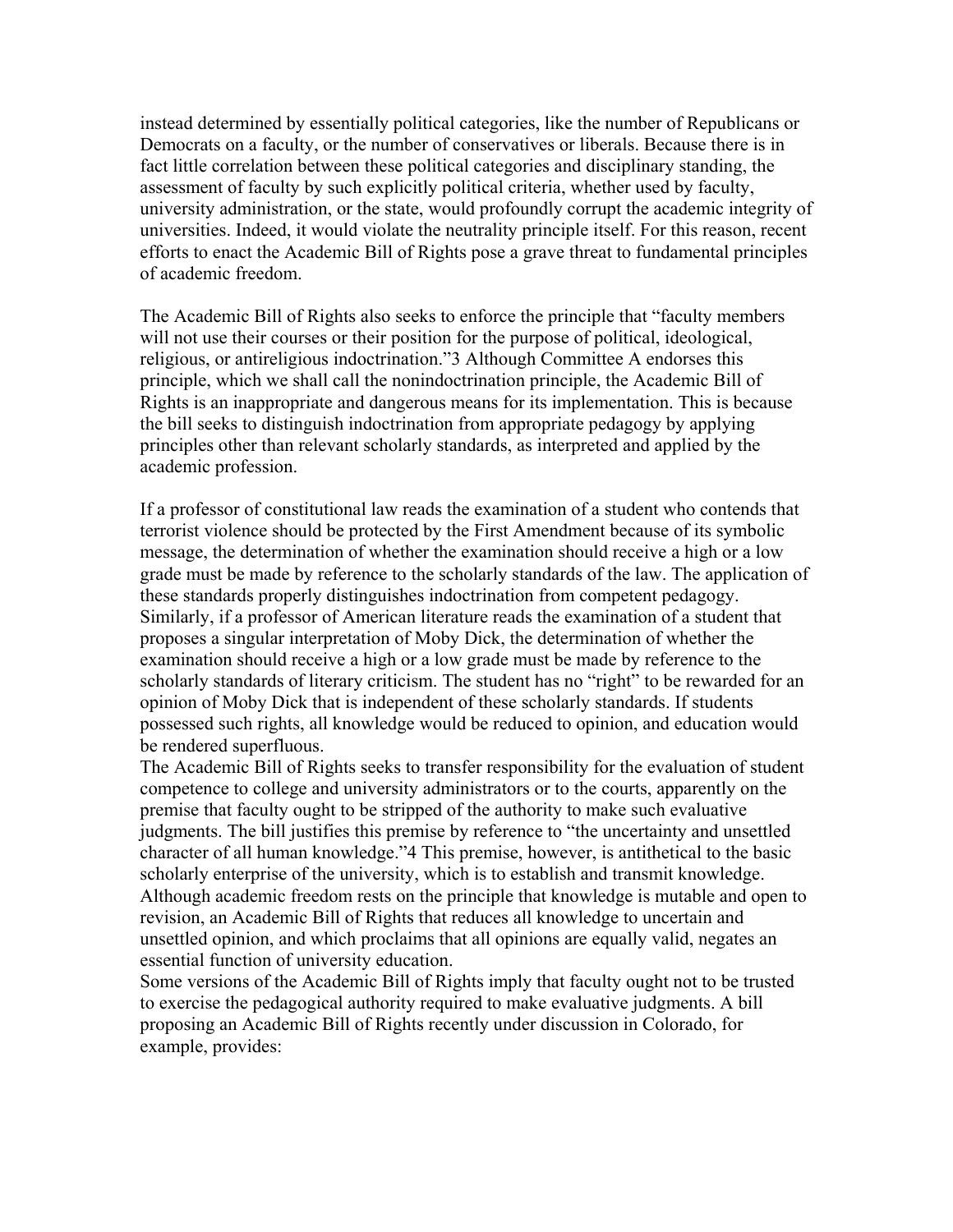The general assembly further declares that intellectual independence means the protection of students as well as faculty from the imposition of any orthodoxy of a political, religious or ideological nature. To achieve the intellectual independence of students, teachers should not take unfair advantage of a student's immaturity by indoctrinating him with the teacher's own opinions before a student has had an opportunity fairly to examine other opinions upon the matters in question, and before a student has sufficient knowledge and ripeness of judgment to be entitled to form any definitive opinion of his own, and students should be free to take reasoned exception to the data or views offered in any course of study and to reserve judgment about matters of opinion.5

On the surface, this paragraph appears merely to restate important elements of AAUP policy.6 In the context of that policy, this paragraph unambiguously means that the line between indoctrination and proper pedagogical authority is to be determined by reference to scholarly and professional standards, as interpreted and applied by the faculty itself. In the context of the proposed Colorado Academic Bill of Rights, by contrast, this paragraph means that the line between indoctrination and proper pedagogical authority is to be determined by college and university administrations or by courts. This distinction is fundamental.

A basic purpose of higher education is to endow students with the knowledge and capacity to exercise responsible and independent judgment. Faculty can fulfill this objective only if they possess the authority to guide and instruct students. AAUP policies have long justified this authority by reference to the scholarly expertise and professional training of faculty. College and university professors exercise this authority every time they grade or evaluate students. Although faculty would violate the indoctrination principle were they to evaluate their students in ways not justified by the scholarly and ethical standards of the profession, faculty could not teach at all if they were utterly denied the ability to exercise this authority.

The clear implication of AAUP policy, therefore, is that the question whether it is indoctrination for teachers of biology to regard the theory of "evolution" as an opinion about which students must be allowed "to reserve judgment" can be answered only by those who are expert in biology. The whole thrust of the proposed Colorado Academic Bill of Rights, by contrast, is to express distrust of faculty capacity to make such judgments, and to transfer the supervision of such determinations to a college or university administration or to courts. The proposed Colorado bill thus transforms decisions that should be grounded in professional competence and expertise into decisions that are based upon managerial, mechanical, or, even worse, overtly political criteria. The proposed Colorado bill also facilitates the constant supervision of everyday pedagogic decision making, a supervision that threatens altogether to undercut faculty authority in the classroom. It thus portends incalculable damage to basic principles of academic freedom.

Skepticism of professional knowledge, such as that which underlies the Academic Bill of Rights, is deep and corrosive. This is well illustrated by its requirement that "academic institutions . . . maintain a posture of organizational neutrality with respect to the